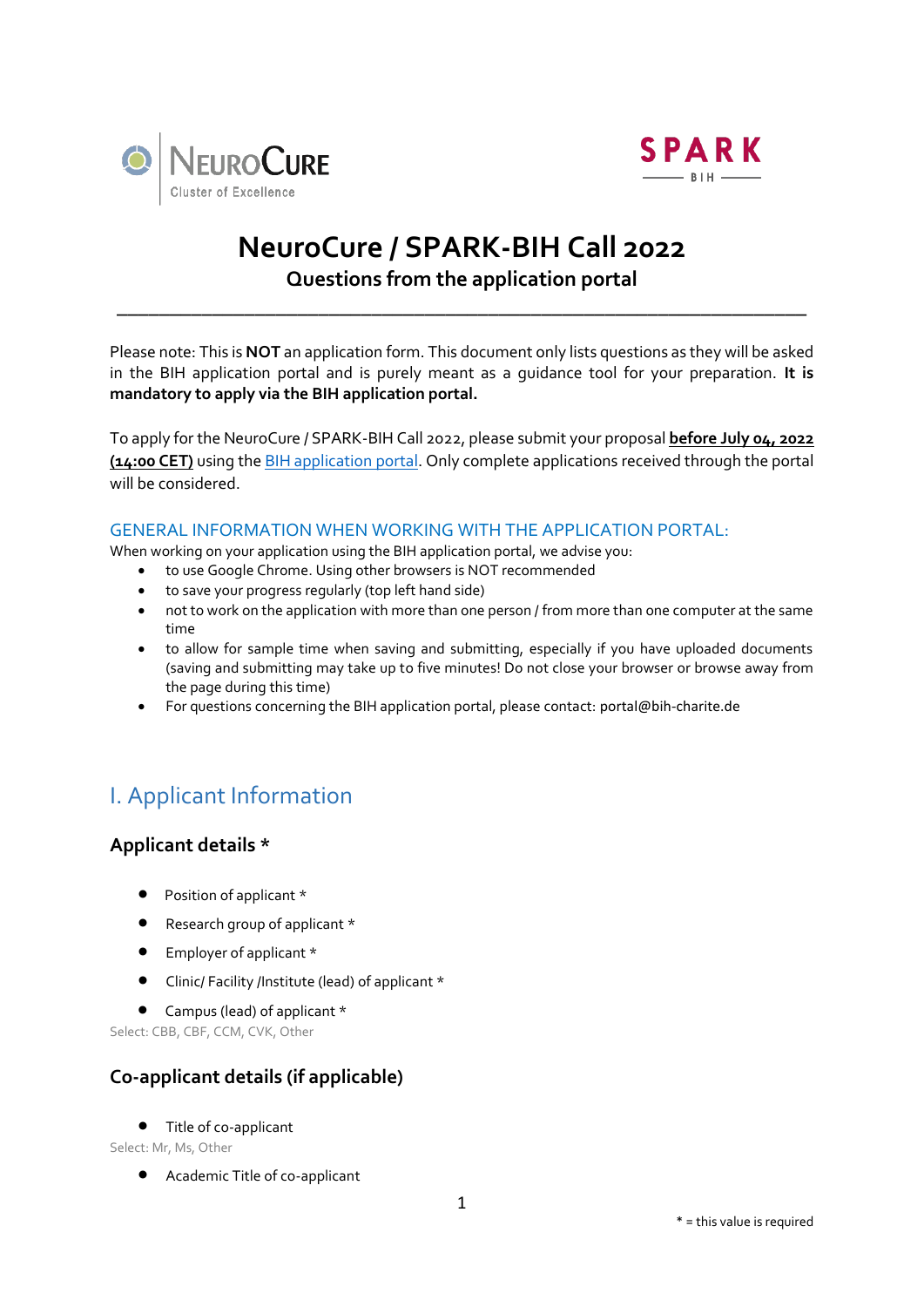Select: Dr., Dr. med., Dr. med. dent., Dr. rer. nat., Dr. habil., PD, PD Dr., PD Dr. med., PD Dr. med. dent., PD Dr. rer. nat., Prof., Prof. Dr., Prof. Dr. Dr., Prof. Dr. med., Prof. Dr. med. dent., Prof. Dr. rer. nat.

- Last Name of co-applicant
- **•** First Name of co-applicant
- **•** Position of co-applicant
- Research group of co-applicant
- Employer of co-applicant
- Clinic/ Facility / Institute of co-applicant
- Campus of co-applicant

Select: CBB, CBF, CCM, CVK, Other

Email Address of co-applicant

### **Group leader (Kostenstelleninhaber\*in) if different from applicant**

#### Title of group leader

Select: Mr, Ms, Other

### Academic Title of group leader

Select: Dr., Dr. med., Dr. med. dent., Dr. rer. nat., Dr. habil., PD, PD Dr., PD Dr. med., PD Dr. med. dent., PD Dr. rer. nat., Prof., Prof. Dr., Prof. Dr. Dr., Prof. Dr. med., Prof. Dr. med. dent., Prof. Dr. rer. nat.

- Last Name of group leader
- First Name of group leader
- Position of group leader
- Research group of group leader
- Employer of group leader
- Clinic/ Facility / Institute of group leader
- Campus of group leader

Select: CBB, CBF, CCM, CVK, Other

Email Address of group leader

# **Description of the team (brief description of the expertise and why the team is suitable to pursue this project)**

#### Description of the team (max. 1500 characters incl. spaces) \*

Provide a brief description of the team that will realize your project. Include each team member's background and experience to demonstrate your credentials. Make sure to include relevant career stages, industry experience etc. List any collaborator(s) who complement your expertise, any service providers you consider contracting and any experts you have consulted concerning your project. Please list any expertise you hope to acquire or gain through the support by SPARK. If applicable, describe any unique infrastructural/facility advantages at your disposal.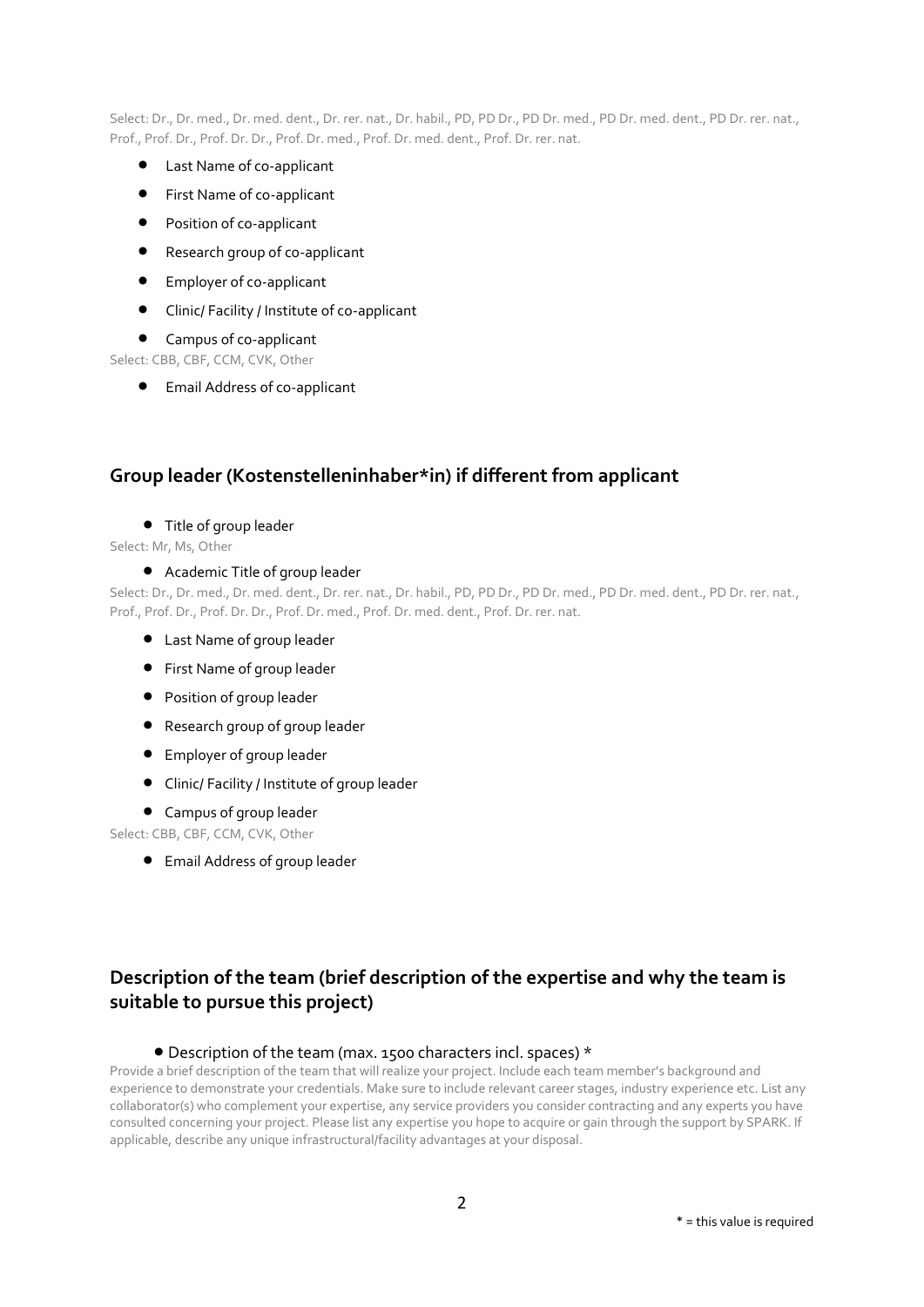# **Other BIH Funding**

### Other BIH funding (max. 1000 characters incl. spaces) \*

Please indicate here if you are currently receiving other BIH funding or if you are currently participating in other BIH selection procedures, if not please enter "no". Please indicate the start and end dates of the funding, the amount of funding and whether the funding is for personnel, consumable or investment costs.

If this information changes during the selection process, please notify the SPARK-BIH management immediately. **Double funding is generally excluded.**

# II. Project description

#### Non-confidential project title (max. 120 characters incl. spaces) \*

Please pick a non-confidential title that catches the essence of your project and that can be used publically.

#### • Project acronym \*

Please pick a 1-word abbreviation for your project.

#### Main goal / product (max. 200 characters incl. spaces) \*

Please explain in a short sentence 1) the main goal of the entire project (e.g. develop a cell therapy against breast cancer) and 2) the main goal you want to achieve during the funding period (e.g. select a specific T-cell receptor).

#### • Project category \*

Select from the following options: Pharma, Pharma (ATMP), Pharma (combination therapy), Diagnostic, MedTech, Digital Health, other (e.g. Methods, Platform)

#### • Indication/Area of research \*

Please name the indication/area that your solution is addressing (multiple choices are possible).

Select from the following options: Cancer/Oncology/Immuno-oncology, Cardiology/Cardiovascular, Chronobiology, Dentistry, Dermatology, Gastroenterology, Hematology, Immunology, Infectious disease, Metabolic Disease/Diabetes, Nephrology, Neurology, Psychiatry, Pain, Pulmonology, Regenerative medicine/Stem cells, Surgery, Transfusion, Other

#### $\bullet$  ICD-11  $\star$

Select from the following options:

- 01 Certain infectious or parasitic diseases
- 02 Neoplasms
- 03 Diseases of the blood or blood-forming organs
- 04 Diseases of the immune system
- 05 Endocrine, nutritional or metabolic diseases
- 06 Mental, behavioural or neurodevelopmental disorders
- 07 Sleep-wake disorders
- 08 Diseases of the nervous system
- 09 Diseases of the visual system
- 10 Diseases of the ear or mastoid process
- 11 Diseases of the circulatory system
- 12 Diseases of the respiratory system
- 13 Diseases of the digestive system
- 14 Diseases of the skin
- 15 Diseases of the musculoskeletal system or connective tissue
- 16 Diseases of the genitourinary system
- 17 Conditions related to sexual health
- 18 Pregnancy, childbirth or the puerperium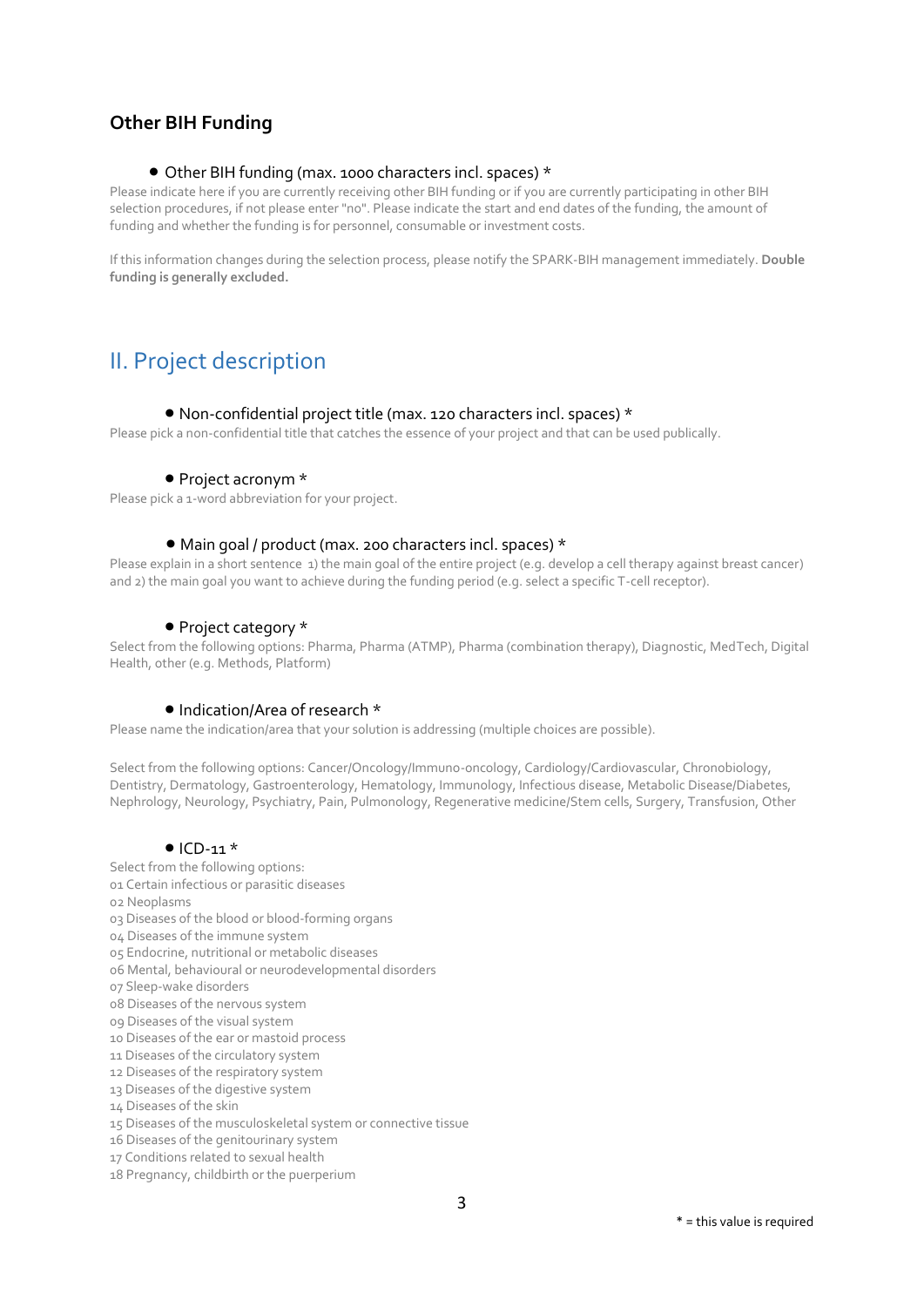- 19 Certain conditions originating in the perinatal period
- 20 Developmental anomalies
- 21 Symptoms, signs or clinical findings, not elsewhere classified
- 22 Injury, poisoning or certain other consequences of external causes
- 23 External causes of morbidity or mortality
- 24 Factors influencing health status or contact with health services
- 25 Codes for special purposes, 26 Supplementary Chapter Traditional Medicine Conditions Module I

## **Project description details**

#### Project aim/intended use statement (max. 300 characters incl. spaces) \*

Please provide a very short description of what you are planning to accomplish with the project during the funding period. Your description should be understandable to non-experts in your field. For example: Screen for inhibitor of X, generate data in second mouse model to validate initial results in disease X. For medical devices and diagnostics projects, please add the intended use statement.

#### Description of the "problem"/unmet medical need (max. 1500 characters incl. spaces) \*

Please describe the problem and unmet medical need that your solution addresses. Summarize how you systematically reviewed the existing evidence (e.g. literature, data, expert opinions, registries etc.).

#### Description of your new solution/invention (max. 2500 characters incl. spaces) \*

Please describe your solution and how it addresses the problem and unmet medical need that you are trying to solve. Please describe both the final product/solution (e.g. a drug, diagnostic assay, implant...) and - if the final solution cannot be achieved within the funding period - the goal you are trying to reach within the funding period. Ensure that you are aiming for a clear developmental goal at the end of the funding period (e.g. hit identified, prototype developed, GMP-produced substance) and that you are not simply planning further research (e.g. setting up an assay for a high throughput screen, checking the effect of inhibiting a cellular pathway).

#### Uniqueness of new solution (max. 1200 characters incl. spaces) \*

Please describe what makes your solution unique. How does it differ from the current "gold standard"? Please also differentiate your proposed solution from other solutions that are already approved or in development (e.g. greater efficacy, improved safety, increased patient convenience etc.). What are the competitive advantages of your solution?

#### Stakeholder involvement (max. 1000 characters incl. spaces) \*

Have you included stakeholders already? Have you received input from potential users? Describe how and in which phases of your study relevant stakeholders (e.g. study participants, patient organizations, funding agencies, researchers (including you), enterprises etc...) will be involved and will contribute to your project. Describe the support by other parties. Describe possible conflicts of interest.

## **Current stage of project**

### Current stage of the project (max. 1000 characters incl. spaces) \*

Please describe what you have achieved. Provide solid, relevant data and evidence supporting the assumption that your solution will be successful and your approach will work (proof-of-concept/technology/principle data). Please show how the data from your previous studies support your description of the new solution. Make sure to include tables/and or graphs including all data points, information on group sizes and the transparent display of the actual data distribution. Please note that supporting graphics and schemes should be uploaded separately (see section "Graphics", max. 4 pages).

#### **Current Technology Readiness LEVEL of the project \***

Select from the following options (reference: https://ncai.nhlbi.nih.gov/ncai/resources/techreadylevels):

- TRL1: Review of Scientific Knowledge Base
- TRL2: Development of Product Hypothesis

TRL3: Identification and Characterization of Product Candidate

TRL4: Optimization and Initial Demonstration of Safety and Efficacy

TRL5: Advanced Characterization of Product and Initiation of Manufacturing

TRL6: Regulated Production, Regulatory Submission, and Clinical data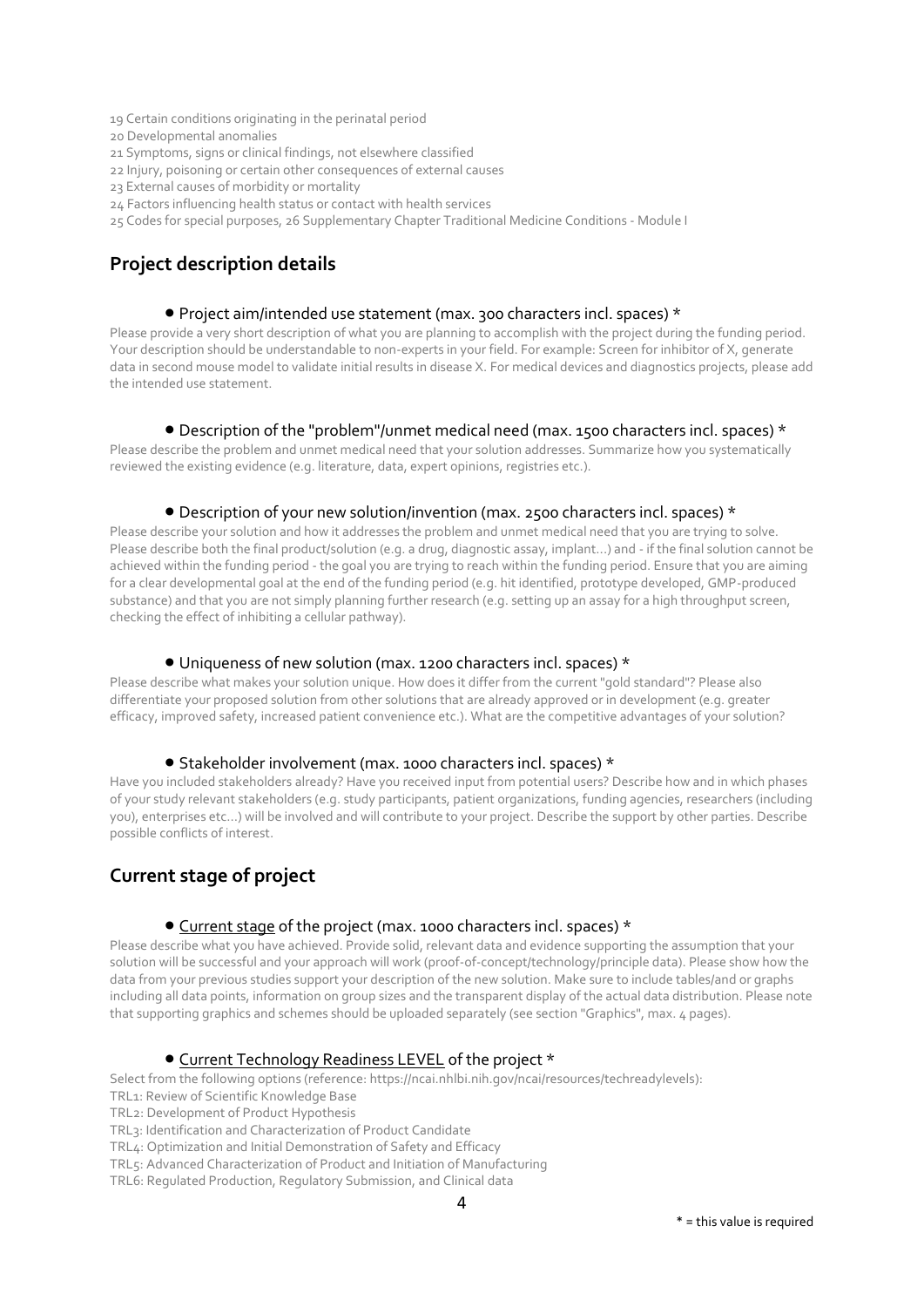TRL7: Scale-up, Initiation of GMP Process Validation, and Phase 2 Clinical Trial(s) TRL8: Completion of GMP Validation and Consistency Lot Manufacturing, Clinical Trials Ph3, and FDA Approval or Licensure

## **Proposed project during funding period**

### Description of work plan including work packages, milestones and budget (max. 2500 characters incl. spaces) \*

Include structured timelines, milestones and key goal objectives that you suggest for the funding period as well as the associated budget. Please note, a milestone is what you want to have accomplished at the end of a work package. A work package is what you do to reach this milestone (often experiments). Please also include potential pitfalls of the project with sufficient risk assessment and criteria to substantiate continuation of the program at each milestone. The completion of these work packages should not exceed **one year**.

Please describe the work plan as follows: Work package 1 incl. time frame, accompanying description and e.g. statistical analysis 1, accompanying milestone 1, accompanying budget 1, work package 2 incl. time frame, accompanying description and statistical analysis 2, accompanying milestone 2, accompanying budget 2 etc.

Please mention No-Go criteria if applicable

### Data robustness and reproducibility strategies (max. 2500 characters incl. spaces) \*

For both your current data and future experiments, please describe which facts support the robustness of your data. Please briefly describe your strategies for **reproducibility of your study methods and results during the funding period.** Which risks of bias can you identify. What are your project specific strategies to reduce the risk of bias.

Please describe how you will/have consider/ed sex (cells, animals, humans) and gender (humans) aspects as a biological variable. In case you are planning an animal study, discuss "replacement" and "reduce" among the 3R principles. How large is your (planned) sample size and how has the sample size been calculated? Did/Do you consider effect size estimates, primary and secondary outcome measures and endpoints as well as possible confounders? Provide a short overview how you conduct(ed) your statistical analyses, e.g. "We use(d) a logistics regression analysis with X as dependent and Y as independent variable. We adjust(ed) for confounder Z".

Explain if and how you already published/shared the current data with the (scientific) community. Did you register or preregister your study. Explain when and how you plan to publish your data or/and (pre-)register your study.

## **After the end of the funding period**

#### Future development plan (max. 1200 characters incl. spaces) \*

If your project is successful, please describe how you intend to proceed after the support by SPARK-BIH. Which additional steps are necessary to reach patients/market and how can they be realized? Is your intention to license IP to biotech or pharma, to apply for follow-on funding for further development, to found a start-up or partner with industry? When do you think patients will benefit from the product/solution (years from now)? Please be as specific as possible.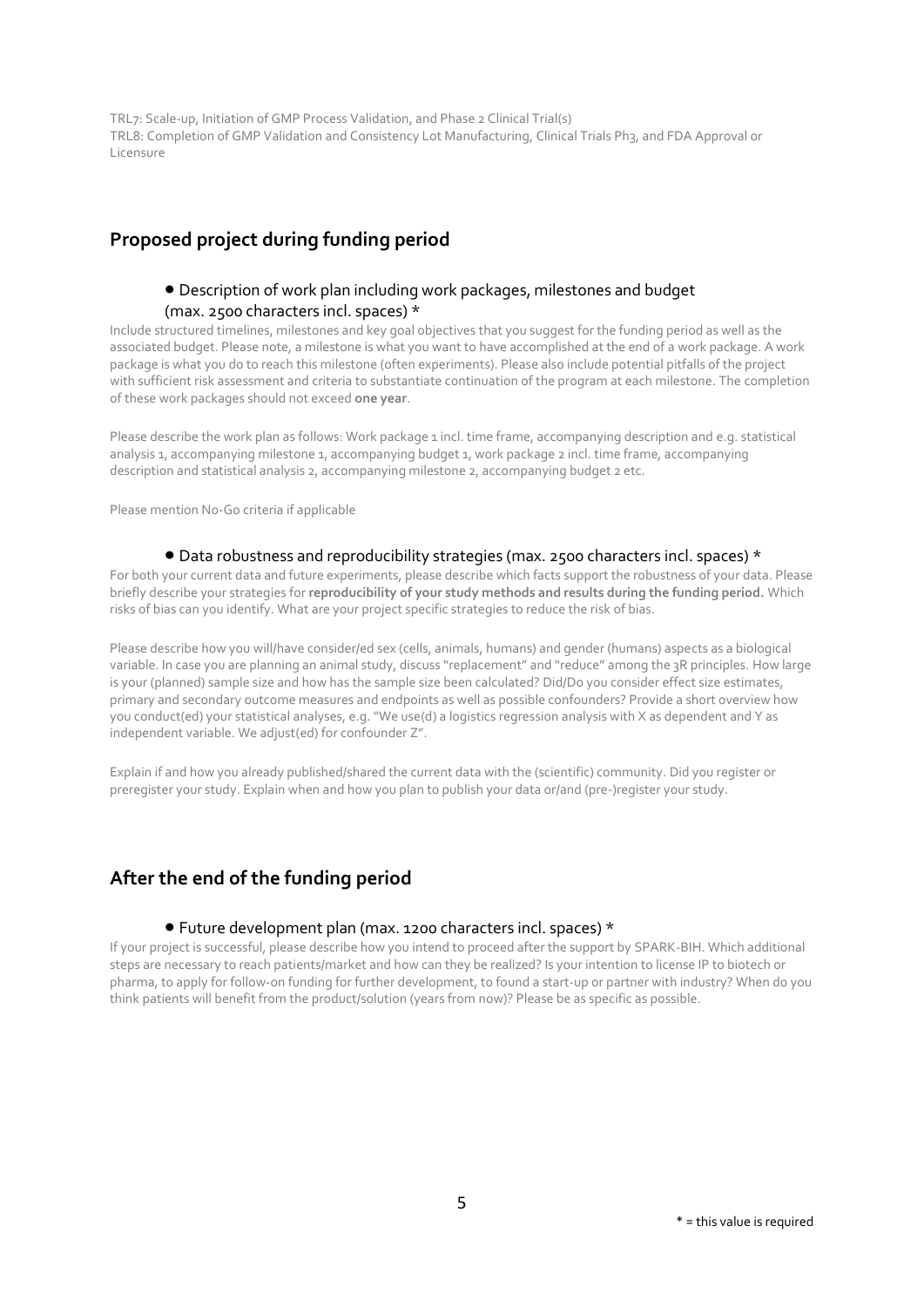# III. Budget overview

## **Budget details**

### Total Budget (Consumables Budget) (in EUR) \*

You can apply for a maximum of 50.000 EUR. (Please enter only numbers here)

# IV. Intellectual Property

## **Please provide information on existing IP**

### Does one or more invention disclosure(s) and/or patent(s) exist? \*

Please indicate if one or more invention disclosure(s) and/or patent(s) exist for the technology you are validating in your project.

Select: Yes, No, Currently being prepared, Not patentable

### If no IP currently exists (max. 500 characters incl. spaces)

Please describe the projected plan to generate new IP.

### If you selected 'not patentable (max. 500 characters incl. spaces)

Please indicate how, when and by whom this was judged. For example, if it has been determined by the technology transfer office that patenting is not and will not be feasible or advisable for this technology/area (e.g. in some cases of drug repurposing etc.).

### If you selected 'not patentable' (max. 1500 characters incl. spaces)

Please describe how you plan to nonetheless reach patients/market/commercialization.

### ● If one or more invention disclosure(s) and/or patent(s) exist

Please list the invention disclosure reference number(s), or the patent number(s) including patent holder, inventors and any relevant details on the IP status.

Invention disclosure reference number(s): (i.e. CH \_\_\_\_/year (at the Charité)

Patent holder (Charité/other public institution/private company or person). Please list all inventors.

# **Contact with the Technology Transfer Manager**

### Please indicate your contact person at the Technology Transfer Office (TTO) of your institution if available

Select from:, Bettina Büttner, Sven Friedl, Stefanie Grunwald, Anette Schröder, , Sigrun Szepanski, Specify your own value.

# V. Commercialization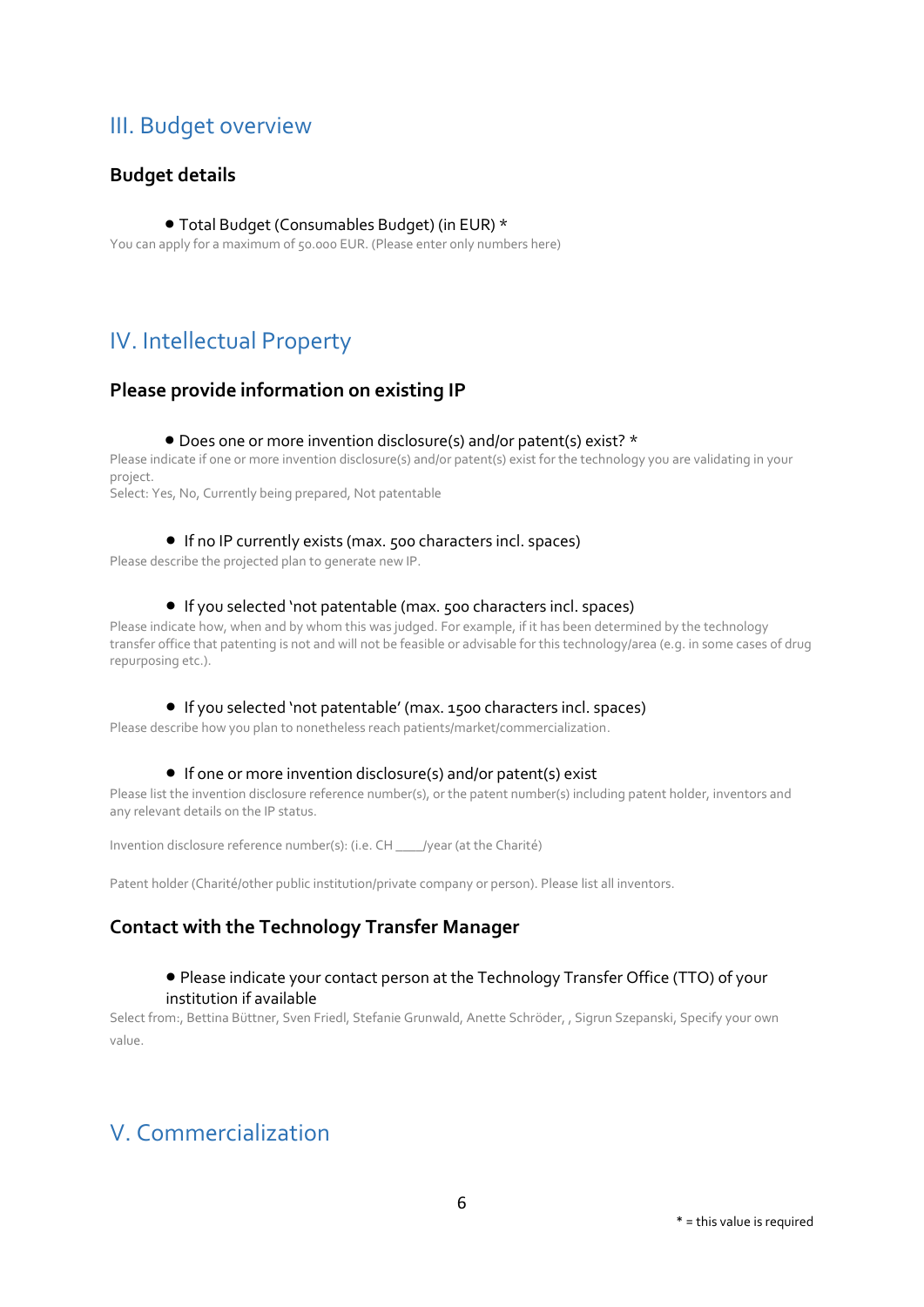## **Commercialization details**

### Does the commercialization of your product solution depend on other patents? (max. 500 characters incl. spaces) \*

Does the commercialization of your product/solution depend on other patents? If you do not know, please write "I do not know". Please also describe any repurposing option for the project if applicable.

#### Target group (max. 1200 characters incl. spaces) \*

Description (quantitative and qualitative) of the targeted user and/or patient group or anticipated target/patient group. How large is the user/patient group? If several users/patient groups/indications are possible, describe the rationale for the current choice of user/patient population/indication. If you have not yet decided on a user/patient population/area of application, please outline ways forward on how to identify the most relevant one/s.

### Commercial potential (max. 1200 characters incl. spaces)

Please describe the market size and market niche that your solution will address. Who are the customers of the solution you are creating (e.g. patients, clinicians, hospitals, insurance companies etc. ...)? Who is going to pay for your solution? What is the added benefit for them? If possible, please estimate how many of the total number of patients/users you might be able to reach. If possible, please estimate the revenue that could be created with this solution (in Germany/worldwide).

### Indicate your potential competitors (max. 1000 characters incl. spaces) \*

Please describe alternative or similar solutions that are already on the market or are being developed for the problem you address. Who is or might be your competitor? Please note that it is extremely unlikely that no competition exists. Competition can include similar products or completely different solutions targeting the same problem.

# VI. Publications

## **Publications details**

#### • Key publications (optional)

Please list **up to five** key publications that you feel are important to understand the technology that you are describing. These can relate to previous work you have done and results/data you have gathered that justify your proposed next steps, or publications providing background information to the technology. Please do not include any of your previous publications that are unrelated to the project you are describing in this proposal.

# VII. Graphics

## **Supporting graphics**

#### Upload PDF file (A4, portrait format) \*

Please upload relevant graphics and data that help/support the understanding of your proposal and show key results. Add enough text/figure legend to explain your graphics and label them clearly. Any abbreviations used must be explained. Avoid uploading graphics from publications with lots of background data and graphics of insufficient resolution. Make sure the labeling is readable. Rather, choose graphics that help the reviewers understand the technology and your future plans. **Please upload the graphs as one PDF file, A4, portrait format** (**max. four pages, max. file size 10 MB**).

# VIII. Confirmations and signature(s)